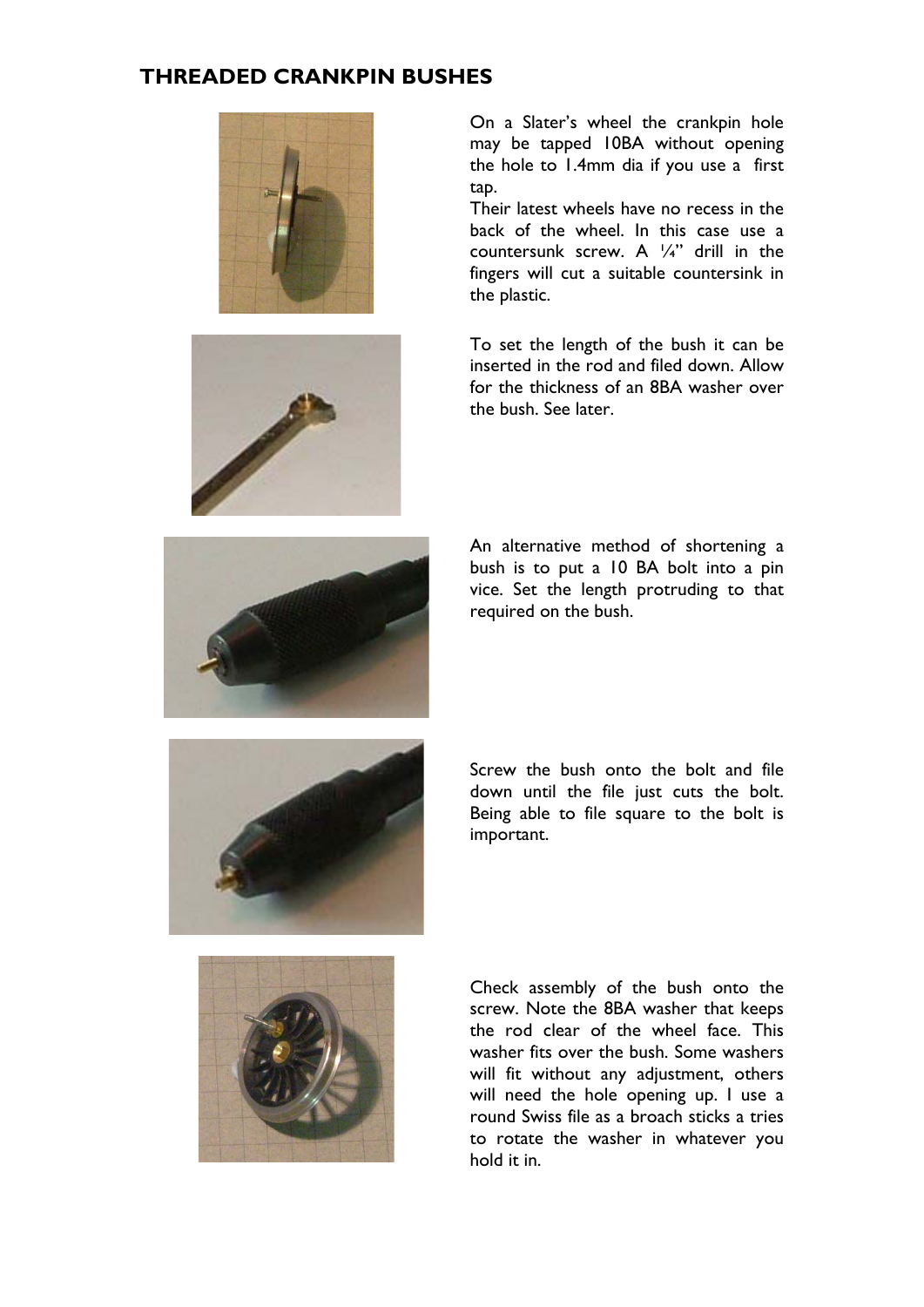



Trial fit the rod to check clearance. The bush can be screwed tightly home by driving it with a sharp scriber point.

Trim the screw after all the wheels and rods are fitted to the chassis.

Some locos had a prominent nut on the crankpin. 10 BA is too large. If the screw has its diameter reduced where it protrudes through the bush then a 12 or 14 BA nut stripped of thread can be soldered to the end.

To improve clearance behind a crosshead the rod can be counterbored to accept the head of the bush.

Illustrated here in a pillar drill but it can be done with care with the tool in the modelling hand drill

It is easiest in a milled rod (shown) but can be done with extreme care in a laminated one. DO NOT ALLOW it to heat and melt the solder.

The recess holds the bush head flush in the rod.

It may be beneficial to open out the hole. I use a 2.55mm diameter reamer.

## **Return cranks**





Do all the initial work on the return crank in the fret. It is easier to hold. Illustrated are the inner and overlay

Open up the hole if necessary to 10BA clearance – 1.8mm - in the inner crank Take a larger e.g. 4mm SHARP drill and countersink to accept the countersink of a 10BA screw. The head should protrude slightly above the surface.



With the same drill countersink the head of the bush. This will allow the bush to screw tightly onto the inner crank.